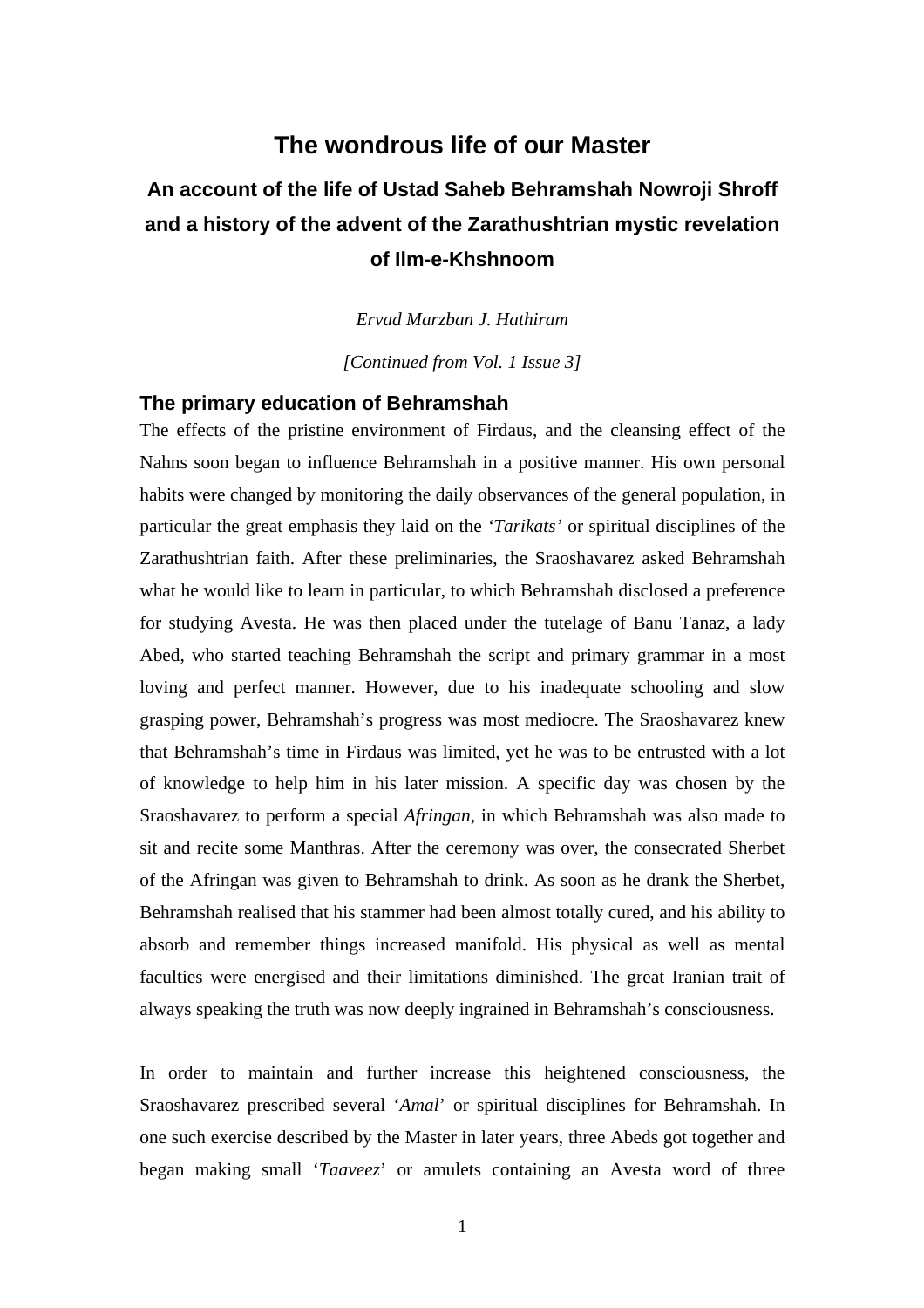characters. One Abed would take a piece of paper and inscribe the sacred word on the paper a certain number of times, whilst reciting some special Avesta Manthras. Then the second Abed would take the paper, and whilst reciting some Manthras, begin cutting the paper in such a way that each letter of every word would be separated. The third Abed would then roll up each of these bits of paper into a tiny amulet accompanied by the recitation of Avesta Manthras. These amulets were then handed over to Behramshah, who was instructed to go to a specific place in Firdaus where a stream flowed. Standing at a chosen place, over several days, Behramshah would recite certain Manthras and accompanied by some other undisclosed practices, would drop each of those amulets in the flowing water. These and many other spiritual kinetics performed by the Abeds, under the supervision of the Sraoshavarez, resulted in enlightening the spiritual faculties of Behramshah to a great extent.

#### **The special education of Behramshah**

The Abed Sahebs of Demavand have a beautifully structured education system, through which a student passes stage by stage, over several years. However, because of Behramshah's limited time in Firdaus, the Sraoshavarez directed other senior Abeds such as Rashid Saheb, Khudamurad Saheb, Shaharyar Saheb and Asfandiar Saheb to transfer their own deep knowledge to Behramshah via a special process called 'Sezda' or instruction-through-trance. Whenever it is not possible, for certain reasons, to impart education by the traditional method, known as *'Dalil-e-Akli'*, the special procedure, known as *'Dalil-e-Saraish'* is used. Both master and student would first prepare themselves physically. Then sitting in a particular pose (with knees bent and folded on the right side) on a carpet, and keeping a *'paiwand'* or connection with each other through a piece of muslin cloth, and to the accompaniment of specific prayers, the master would lead the student into a trance-like state, where the physical mind is completely at ease and focussed on the process. Gently opening the spiritual faculties of the student, the master would then stream his knowledge over to the student '*Sina-dar-Sina*' – heart to heart. This transfer of knowledge would be accompanied by specific blessings of the master, so that the knowledge would never be forgotten by the student. Apart from spiritual knowledge, it is also possible to visit any point of time in history through this method, so that the student could see a replay in his mind's eye of a specific event of great importance. In this manner, Behramshah was given the rarest of rare treat of glimpsing the Prophet Zarathushtra himself, as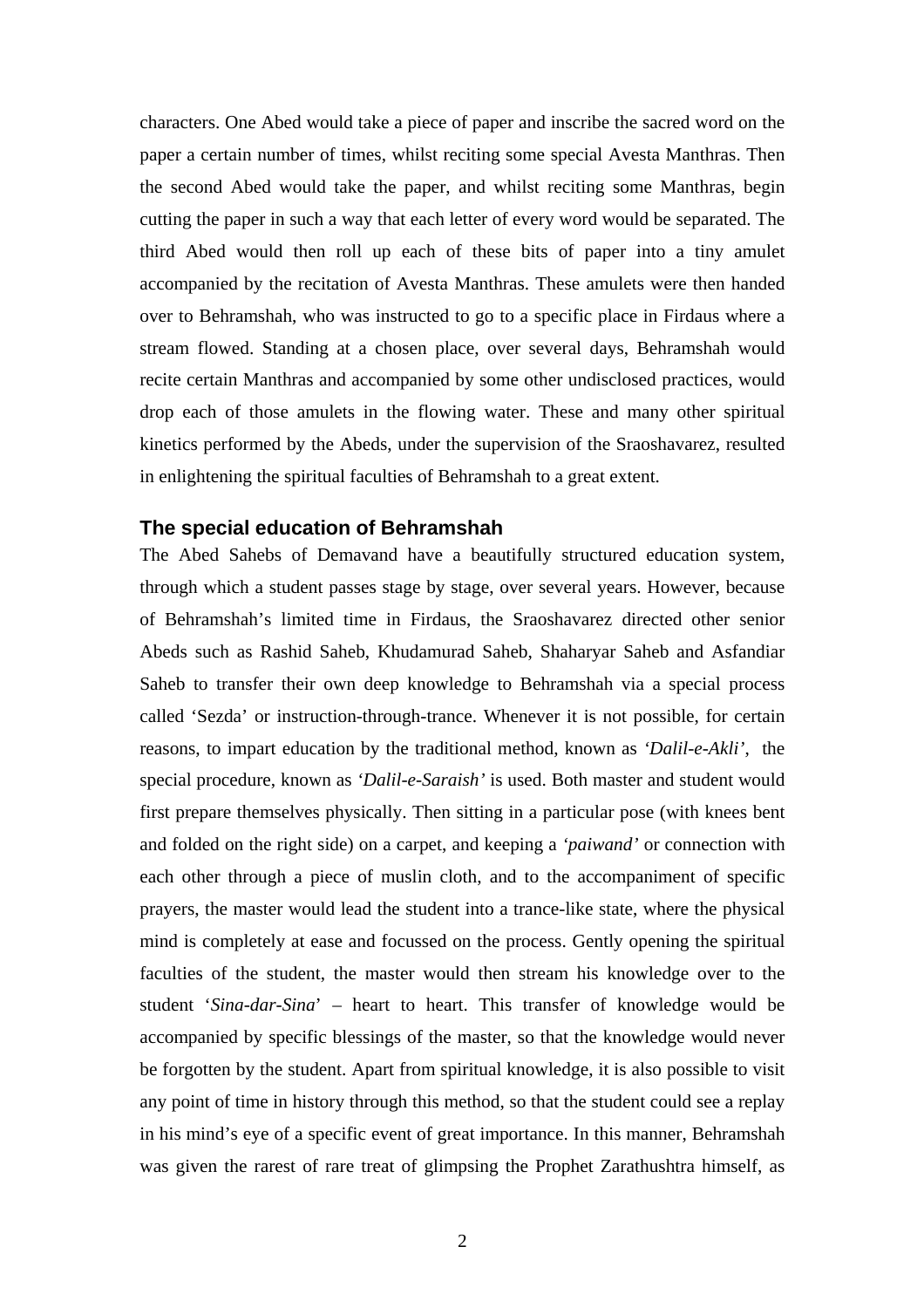well as several heroes of ancient Iran such as the paladins of the family of Sam. Moreover, through this amazing medium, Behramshah was taken on a virtual tour of the Mundane Cosmos, or Nisti, including the various regions of Chinvat.

In this manner, the real education of Behramshah progressed on a fast track. Leaving aside the basic grammar, the Master was taught the divine science of '*Staota Yasna*', which enabled him to translate any word in any language, as well as to understand the spiritual construct of the Avesta Manthras, the specific 'weights' attached to every word in a sentence, and every character in a word. He was taught the difficult topic of '*Jame Jehanuma*' – the art of constructing the most complicated tables to forecast the most minute details of a person's future. In a short span of three and a half years, Behramshah was taught the most intimate knowledge of the Zarathushtrian faith, which would take a normal person several lives to accumulate. From an *aznabih* or stranger in their midst, Behramshah became the authorised disciple of the Sraoshavarez, who gave him the love and affection of the father he never had. As a special visitor to Demavand, as per Iranian culture and traditions, Behramshah was accorded the greatest respect and love by all members of Demavand.

# **The Atash Behram of Demavand**

In his three and a half year stay at Demavand, the Abed Sahebs took Behramshah to various expeditions in the regions of Firdaus. Within the *Kash*, or spiritual boundary of Demavand there exist various regions protected by their own separate Kash, which remain out of bounds even for the residents of Firdaus. One such area situated in a remote and very high region of Firdaus is home to the Atash Behram of Demavand. The Padshah Saheb enthroned in this Atash Behram is of very old lineage, and has both a visible Fire as well as a hidden core. The Atash Behram, along with its accompanying Atash Adaran, Atash Dadgah, the Urvisgah (consecrated area for performance of Pav Mahel ceremonies) the Bareshnum Gah (where the nine-night long Bareshnum Nahn is administered) and other support areas are all part of a separate Kash within Demavand. The entrance to the Kebla of the Padshah Saheb is very low, making one bow before entering. There are strict rules for visiting and viewing the Padshah Saheb and only very advanced *Yaozdathregars* (qualified priests) are allowed to tend the Holy Fire. The entire complex is situated in a hilly region and the Atash Behram structure itself is hewn out of a single hill of black rock.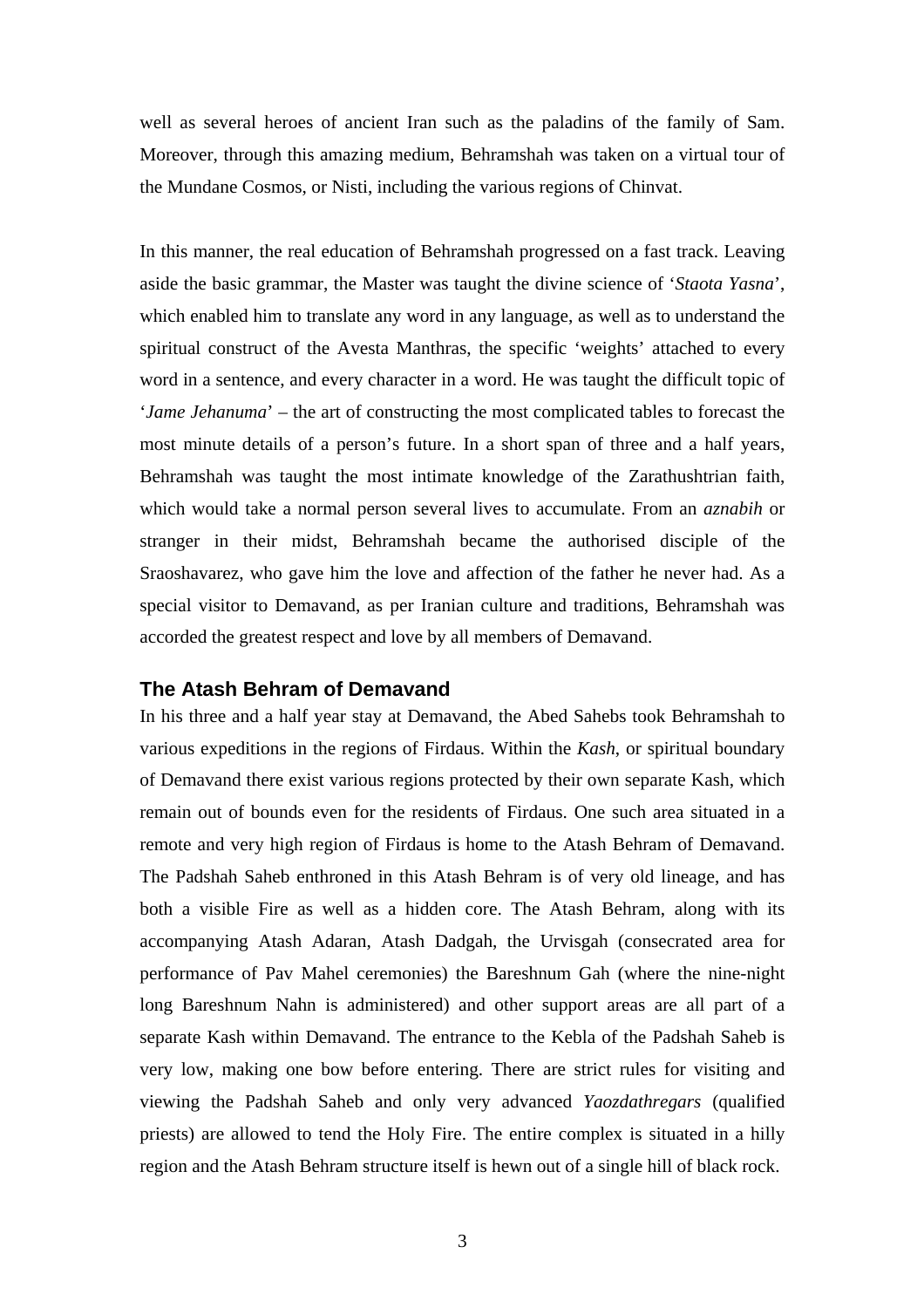The structure is very high, with the Kebla of the Padshah Saheb itself being approximately five storeys tall. There is a separate science which gives detailed measurements for calculating the height of such structures. As is well known, the Padshah is made up of 16 different fires taken from various professions. However, behind this material process there exists a deeper spiritual rationale. There exist 16 different Fire Energies within the entire Cosmos of Hasti and Nisti. The stature of the Atash Behram is determined by the presence of a spiritual connection between each of these 16 Fire Energies, which work at different places and planes of the Cosmos and the Atash Padshah. The height of the Kebla of the Padshah is determined by accounting for the Paiwand which exists between the Padshah and the 16 Fire Energies. The spiritual entities known as Ram Yazata and Govad Yazata – normally associated with the functioning of the atmosphere, are entrusted with the task of maintaining this Paiwand between the Atash energies of the Cosmos and the Padshah Saheb. Such an enlightened and fully conscious Padshah is an important ally in the workings of Nature. The *Aipi* – or enlightened aura of the Padshah engulfs its Kebla and maintains its hold through the rough, yet beautiful walls of the Kebla. It is for this reason that the walls of the Kebla of any Atash Behram, Adaran or Dadgah should not be of smooth finished stone but roughly hewn, yet of an artistic nature.

The Atash Behram of Demavand is of the highest spiritual stature, and is the spiritual successor of the original Atash consecrated by Shah Jamshid thousands of years ago. The fires which were consecrated by King Jamshid are however different from the fires consecrated by the Prophet Zarathushtra, who was the first to introduce the Atash Behram level of Fire. The Fires consecrated by King Jamshid were also talismanic, working with the Yazatas Ram and Govad. However, the Fires consecrated by the Prophet Zarathushtra created the connection with the Pav Mahel within Nisti and the 16 Fire Energies, hence are called *Atash-e-Varaharan*. These consecrated fires of the most superior level are living entities having their own persona and environment. It is therefore also true that each such Padshah would have a specific life span. The time from when the 16 different physical fires are gathered, purified, consecrated, merged and the Padshah enshrined within its Kebla marks its birth. This is the time from when the Paiwand or spiritual connection between the Padshah and the 16 Fire Energies of Hasti and Nisti is established. The "life span" of the Padshah refers to that time when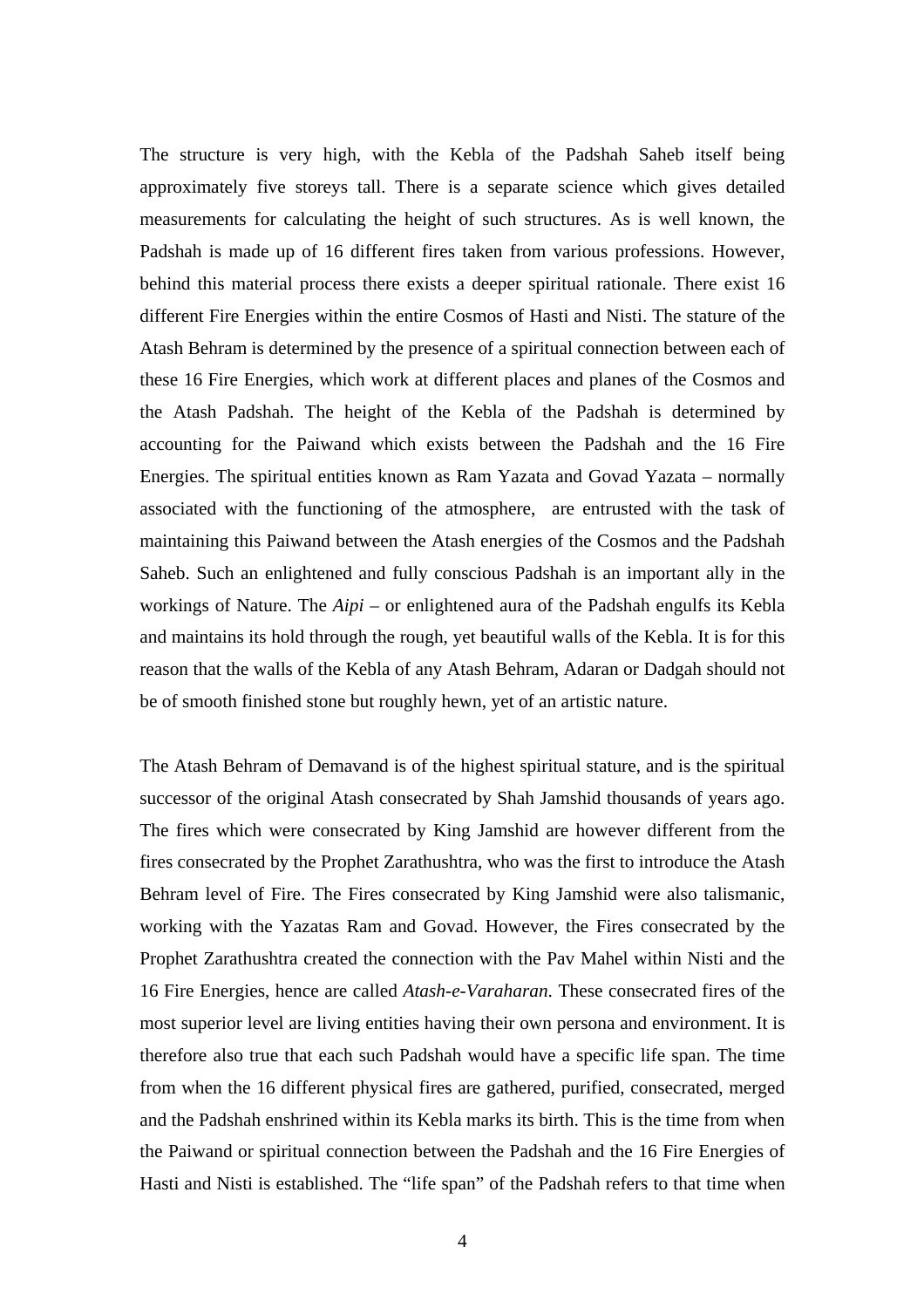this Paiwand is properly maintained and active – which can extend over hundreds of years. When the Paiwand breaks, for whatever reason, the Padshah's life span is over, the Padshah "dies", or to put it in correct technical terms, the Padshah enters the state of *'Samandar'*, where the divine connection is lost, but the enlightened Aipi of the Padshah maintains its grandeur. In this state, Fireflies are visible around the Padshah. Even in this state however, the Padshah is able to perform its functions in a limited manner for a period of nearly two to three hundred years. After the Aipi or Khoreh of the Padshah also disintegrates, the Fire is said to be in complete Samandar. It is only at this time that the Padshah can be lifted from its *Khuan* – or seat and moved out of its Kebla. After this 'demise', certain ceremonies are performed on the Padshah, to create a new descendant. These intricate ceremonies, the details of which are known to only very few of the Sahebs result in the birth of the new Padshah who carries forward the work of the old Padshah. The current Atash Behram at Demavand is thus the spiritual successor of the thousands of years old Padshah created by King Jamshid, and then further consecrated by Prophet Zarathushtra.

This powerful Padshah consists of the visible Fire placed on the tray of the Fire Vase, as well as its spiritual counterpart or *'Chaki'* kept under the tray of the Fire Vase. The Boi ceremony is performed on this Padshah by very highly advanced *Yaozdathregars* using fragrant wood from trees which grow within its vicinity. The Padshah gives off an amazing radiance which adequately lights up the Kebla as well as the hall where devotees gather to pray. The Khuan or throne of the Padshah is made of black stone and has a direct connection with Spenta Armaiti. The Fire Vase (*Afarganyu*) is made of pure gold, specially alchemised for this purpose. In the outer areas of the complex, light is radiated by the presence of specially crafted lamps. Specially pressed mineral oils are poured into small niches carved in the stone walls of the complex. These are then lit using a specific type of flint stones. The lamps however, require no wick and burn on their own, giving out a soft white light. At particular places within the complex, the lamps are made from cow's ghee, whereas in other places specific mineral or vegetable oils are used.

Across the direction of the Padshah Saheb is situated the Atash Adaran. Between the Atash Behram and the Atash Adaran is situated the Atash Dadgah and the Urvisgah where the Pav Mahel ceremonies are performed. Thus the powerful Aipi of the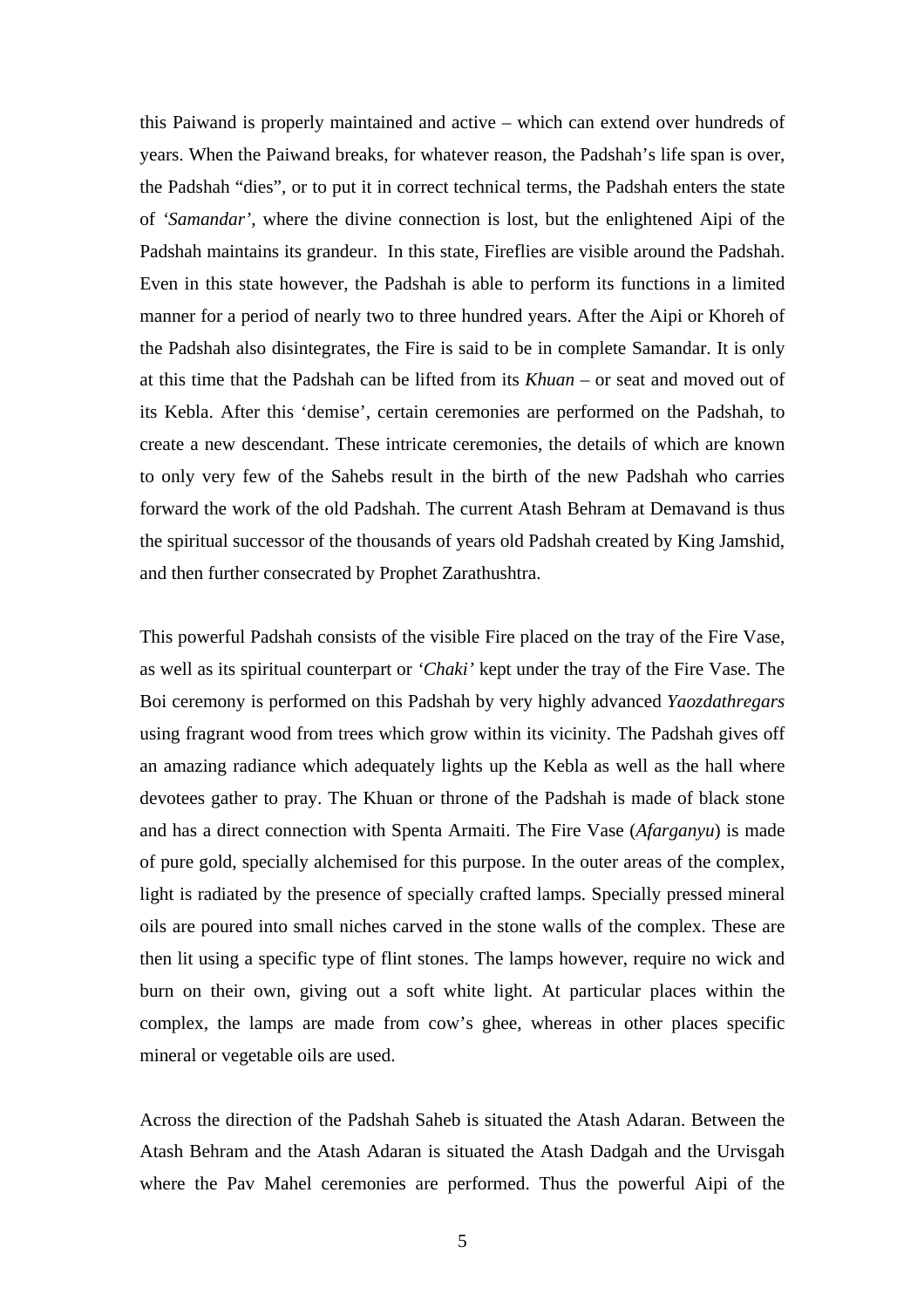Varaharan on one side and the Aipi of the Adaran Saheb on the other properly control the environment of the Urvisgah, maintaining its connection with the Pav Mahel and Gaas of Prophet Zarathushtra. Thus the powerful Manthras recited by the spiritually evolved Yaozdathregars in such a charged environment face no difficulty in reaching the soul of the deceased in whose honour the ceremonies are performed. Behramshah was fortunate to not only witness these ceremonies, but was also taken into the Sezda stage to see the final effect of the Manthras as they reached the soul of the deceased.

# **The Treasures of Demavand**

In addition to being the spiritual sanctuary of the Zarathushtrian faith, the secluded dimension of Demavand also serves another very important function – that of being the repository of knowledge, arts, crafts, culture, literature of the Iranian civilization from earliest times till today. Thus every topic which will arise and vanish within the 81,000 year cycle of Zravane Daregho Khadata, all the art and culture, crafts and knowledge of this entire time period is stored in a specially earmarked area of Demavand called the *Talesam of Tangistan*. The Tangistan area is situated in a very large part of the Demavand Kash and is called Talesam to indicate its locked and secret nature. It is not accessible to any but the most chosen few senior members of the settlement. The senior Abed Sahebs of Demavand including the deputy Sraoshavarez Rashidji, and Shaharyar Saheb under the direction of the Sraoshavarez took Behramshah for a visit to this amazing place. The route to the Tangistan area is long and arduous but provides fantastic scenery and a beautiful environment. Despite this natural beauty and clean air, the long walk began to tell on Behramshah's stamina. As his thoughts began to wander, Rashidji Saheb immediately sensed Behramshah's discomfort, and in turn, focussed his thoughts on how nice it would be should Abed Shaharyar, who was known in Demavand as '*neem-Rustam*', i.e. Rustam Junior because of his incredible build, height and strength would lift both of them. The wise Abed promptly caught his senior's thoughts and laughing, picked up Behramshah under one arm and Rashidji under the other, and proceeded to carry both of them the rest of the way, talking and laughing all the way!

As they reached the entrance of the Talesam, the Abeds busied themselves in the complicated task of opening the Talesam. One of the Abeds walked to the top of a hill on which was a stone shaped as a cover. A specific word was written on the stone by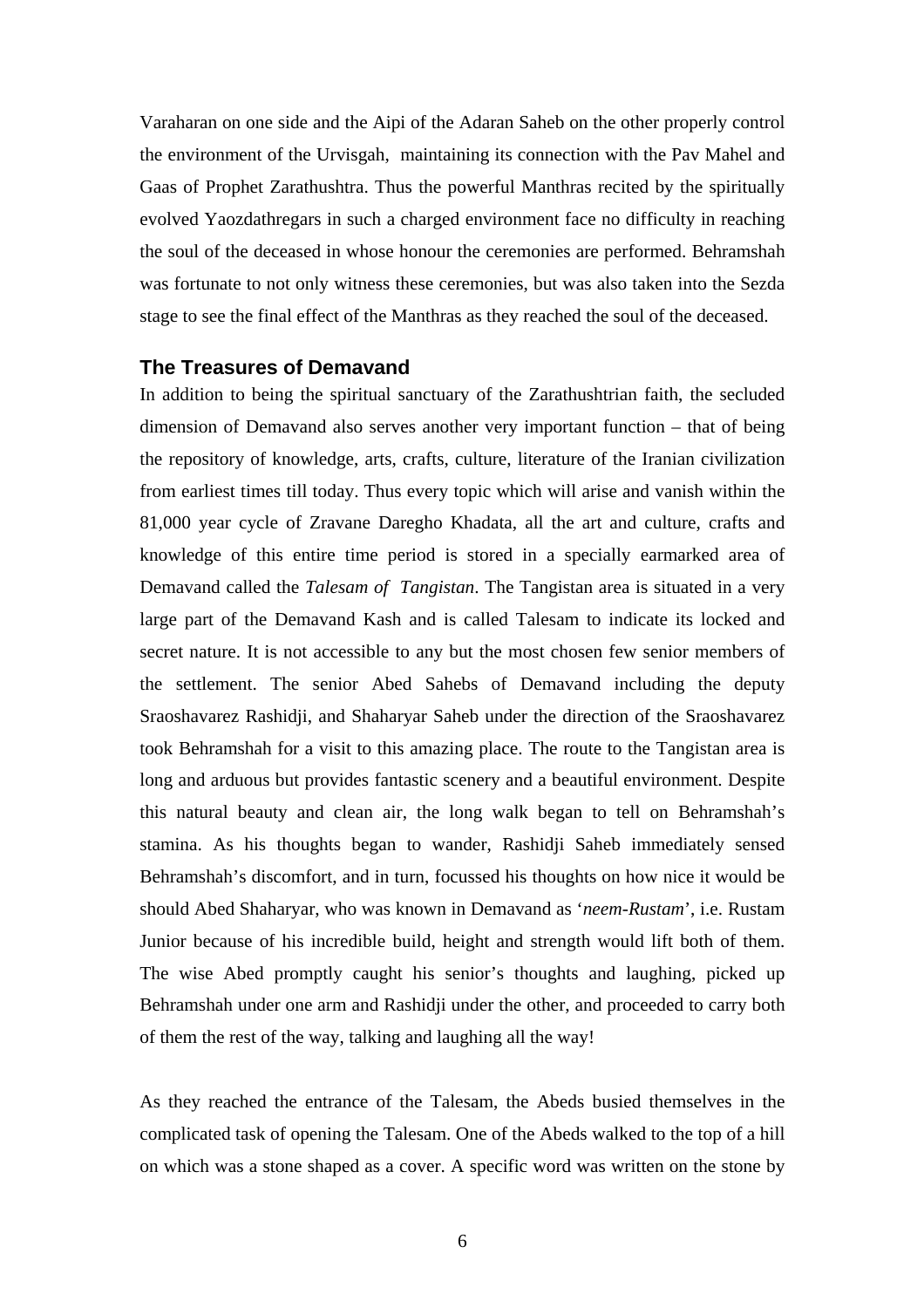the Abed Saheb and it moved to indicate a door to the secret area. As they entered through the door, their attention was drawn to a small lamp burning in one corner. Behramshah was told that this lamp was burning since the time of Jamshid and would continue to burn till the end of this Zravane Daregho Khadata cycle. The Abed Saheb handled the lamp in a particular way, causing another door to emerge in front of them, passing through which landed them in the museum of Tangistan. In the 14,000 years that have passed of the current Zravane Daregho Khadata, the glory of the Iranian civilization is displayed in this amazing storehouse of artefacts and treasures. From the special buildings housing the original 21 Nasks of the Zarathushtrian faith, known as the *Mantra Spenta*, to the thousands of exegetical manuscripts known as the *Nikeez* – the inner exposition of these sacred Manthras, written by advanced theologians and wise Dasturs; from the sword of Rustam, which extended to 30 feet, yet was capable of being housed in a very small scabbard, his mace and other weapons; to the incredible collection of precious gems and jewellery, perpetual clocks which keep the time of the Zravane Daregho Khadata cycle; literary masterpieces such as the original manuscript of Firdausi's Shah Nameh, and hundreds of other items whose description is now but a faint memory of our beloved Master – all these and more were shown to him.

In addition to the Tangistan Talesam, Behramshah made special mention of another, even more secret and fascinating area, called the *Kuh-e-Kaf* Talesam. This area has its own resident Abed Sahebs, whose main work is related to the making of a special *Aksir* – or special liquid – which would alchemise base metals to gold. The entrance to this Talesam is so strongly guarded that only the Sraoshavarez can open it and access its treasures. Our beloved Master explained that at the time of the advent of the Promised One – Shah Behram Varzavand into the visible world, a large part of his mission to resurrect the Zarathushtrian faith and re-establish Iran as the centre of the global civilization will call for the use of real gold. The small community of Abeds who reside within this secret Talesam, are the custodians of its gold and gold making Aksir. Their progress is different from any other Zarathushtrian soul because their only spiritual discipline is to speak the Truth. They do not have any prayers, ceremonies, Fire Temples or other Alats.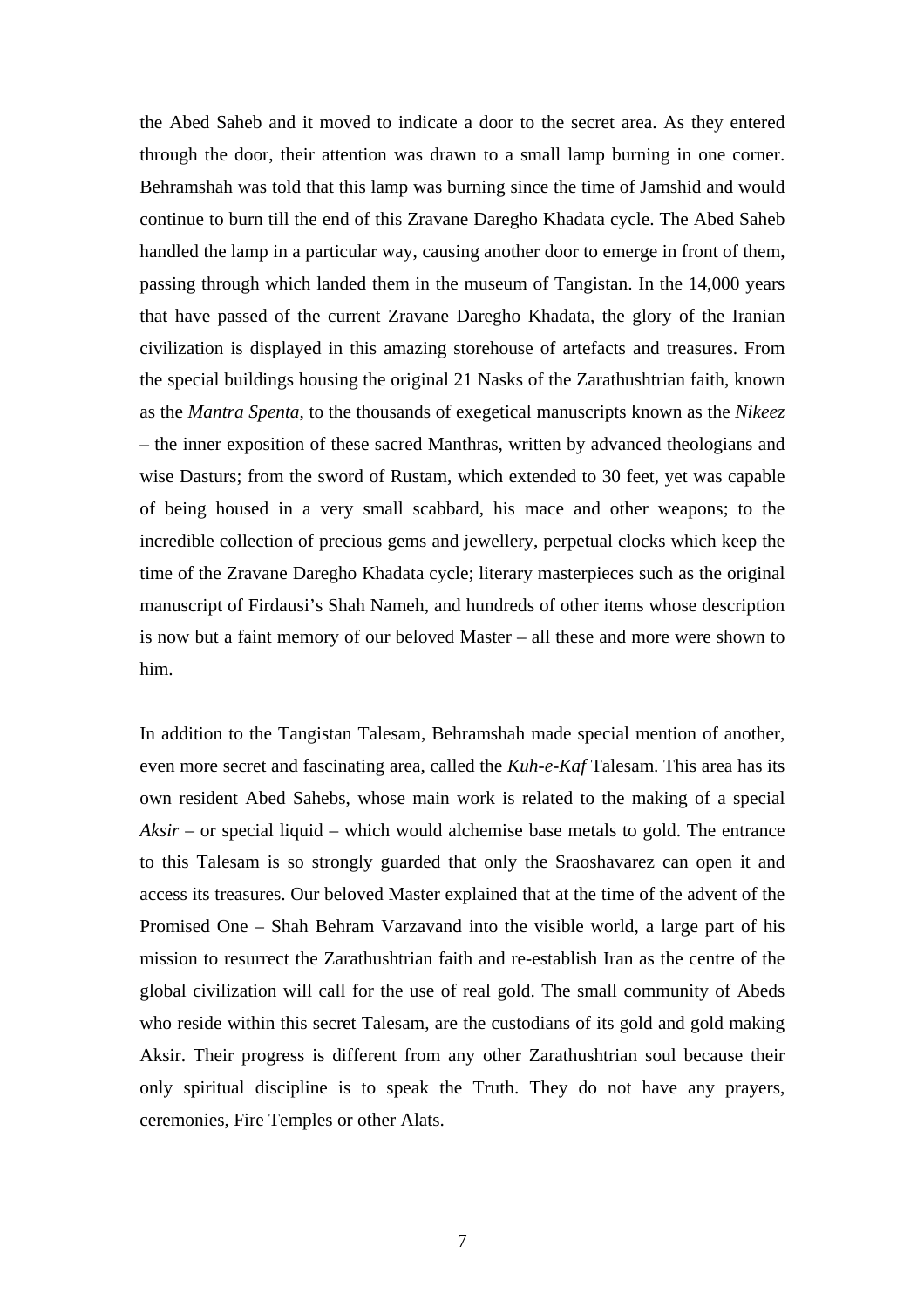The working and history of the Talesam is forever linked with the fifth head of Demavand, called Sraoshavarez Saarvaar Saheb. Behramshah revealed that many centuries ago, at the time of the leadership of Sraoshavarez Khodadad – the fourth Sraoshavarez of Demavand, there started an intense debate among the Abed Sahebs. This debate was led by the then deputy Sraoshavarez Saarvaar Saheb, who was an immense man of formidable physical as well as spiritual prowess – which can be easily believed by the fact that his forehead itself was nine inches high! He was the rarest of rare individuals – he was born outside the Kash of Demavand, in visible Iran where his parents used to reside. However, his birth and ultimate glorious destiny was immediately known by his predecessor and teacher, the fourth Sraoshavarez Khodadad Saheb. At a tender age, he was brought to the Demavand area and his training imparted to him. When Saarvaar Saheb reached the post of Deputy Sraoshavarez, he initiated an intense debate, which was to last for many years with amazing arguments both for and against. It was Saarvaar Saheb's contention that the amount of gold and gold-making Aksir stored in the Kuh-e-Kaf Talesam was not enough to meet the needs of Shah Behram Varzavand when he would appear in the  $21<sup>st</sup>$  century, and hence the stock should be augmented so as to not pose any difficulty to the Saviour. Sraoshavarez Khodadad maintained that the stock of gold and Aksir was sufficient for this purpose and hence need not be augmented. As per the rules of Iranian protocol, Saarvaar Saheb deferred to the wishes of his senior. However, after Saarvaar Saheb became the Sraoshavarez he fulfilled his wish. Using his formidable spiritual power, Saarvaar Saheb succeeded in not only opening the extremely complicated Talesam, he also displayed amazing prowess and increased the amount of gold and Aksir in the Talesam to twice the amount that would be needed.

# **Three years in Firdaus: Behramshah to Ustad Saheb**

As time passed, Behramshah's life was totally integrated with the citizens of Demavand. As the chosen disciple of the Sraoshavarez, he was accorded great respect and admiration, and his innocent ways and temperament made him highly popular with all. A farmer within the community called Shaharyar began to like Behramshah so much that he offered his daughter's hand in marriage and approached the Sraoshavarez for his permission. However, the Sraoshavarez, mindful of Behramshah's life and mission in the outside world refused permission. In order to prepare Behramshah for his life outside Demavand, the Abed Saheb's took many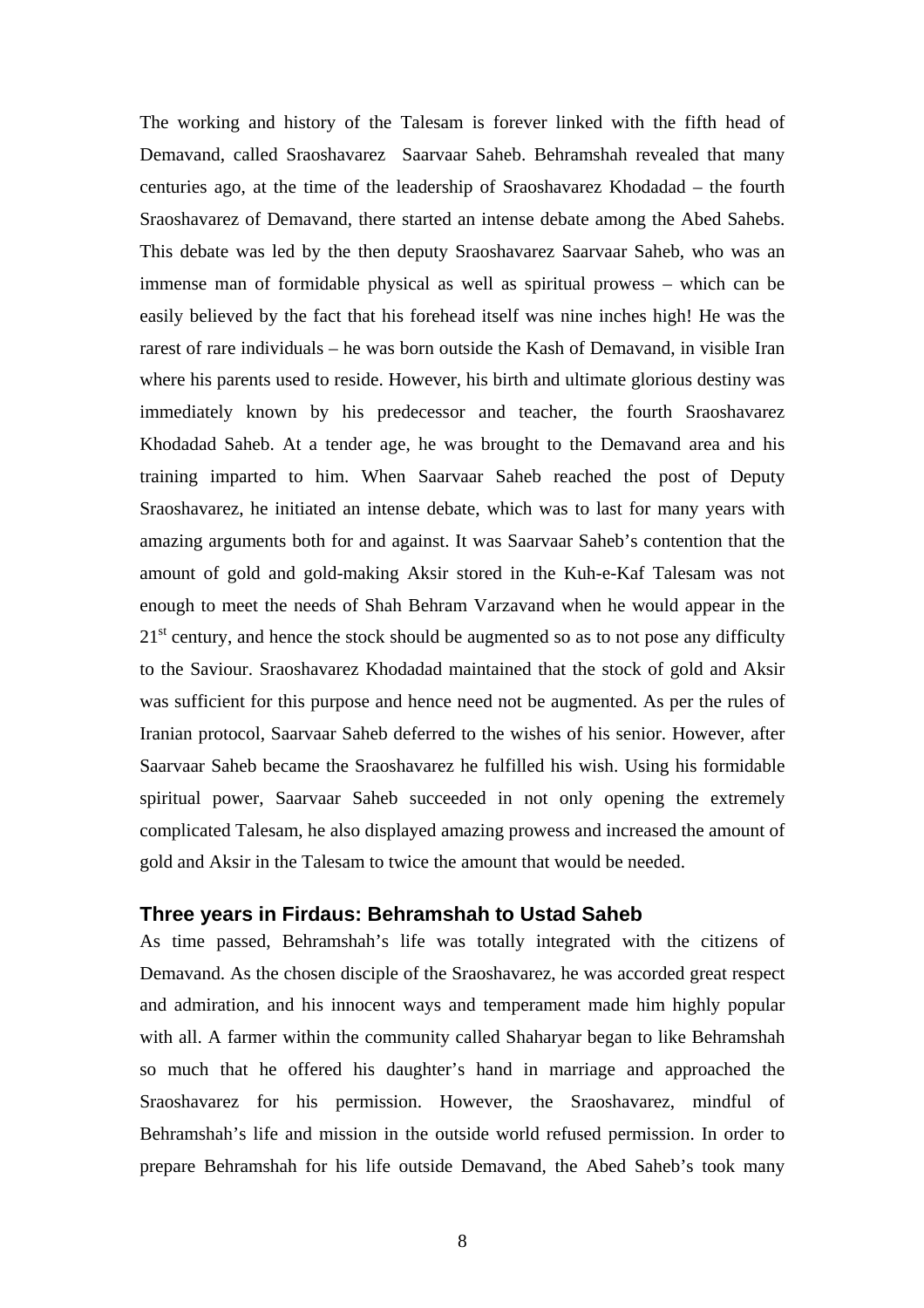steps to improve his general health by making him pass through various Nahns and giving specific health related prayers or *Nirangs*. In addition, Behramshah was made to partake of a most prized and rarest-of-rare delicacy from the Sraoshavarez's personal treasury – a *Murraba* – or a specially made conserve of pure gold. It is well known that traditional medicinal systems such as *Ayurveda*, *Unani* and Homoeopathy use extracts from precious metals such as gold, silver or copper. However, these extracts are made from the ash of the precious metal or oils infused with the precious metals are used. In some traditional preparations like *'Chyavanprash'*, very finely beaten sheets of gold or silver are further shredded into hair like consistency and added to the health tonic. However, the method of cooking gold into a preserve is not known in the outer world, but this knowledge is available with the Abed Sahebs who make these precious delicacies which are much valued for their amazing health improving qualities.

The education of Behramshah continued at an intensive level, given his short stay. According to the Zarathushtrian mystic revelation, the all-encompassing knowledge or *Ilm*, can be grouped under four main categories: *Ilm-e-Simia*, *Ilm-e-Kimia*, *Ilm-e-Rimia* and *Ilm-e-Limia*. All knowledge, whether discovered in this current Zravane Daregho Khadata or not, falls under any one of these four categories. A brief description of each of these four categories is given below.

Ilm-e-Simia is that category of knowledge which is not in public domain. It is erroneously believed that the scriptures of all major religions contain merely moralistic teachings. However, the concept of morality is ingrained within the human consciousness and is the major differentiator between man and animals. Religious scriptures contain that wisdom and knowledge which causes the morality ingrained with the human consciousness to sprout forth in full splendour. There exist vast treasures in the outer world, which man can righteously use for the benefit of the entire society. The knowledge of how to use these resources in an 'environmentally friendly' manner, with each person getting only what he deserves, without any selfish motive or profit making feeling is contained within Ilm-e-Simia. Thus the prosperity giving Manthras of the Zarathushtrian faith, known as 'Manthra Spenta', the various Tarikats or spiritual disciplines enabling us to use these Manthras all fall under this category. Moreover, all philosophies, commentaries, Nikeez, Tavil, occult sciences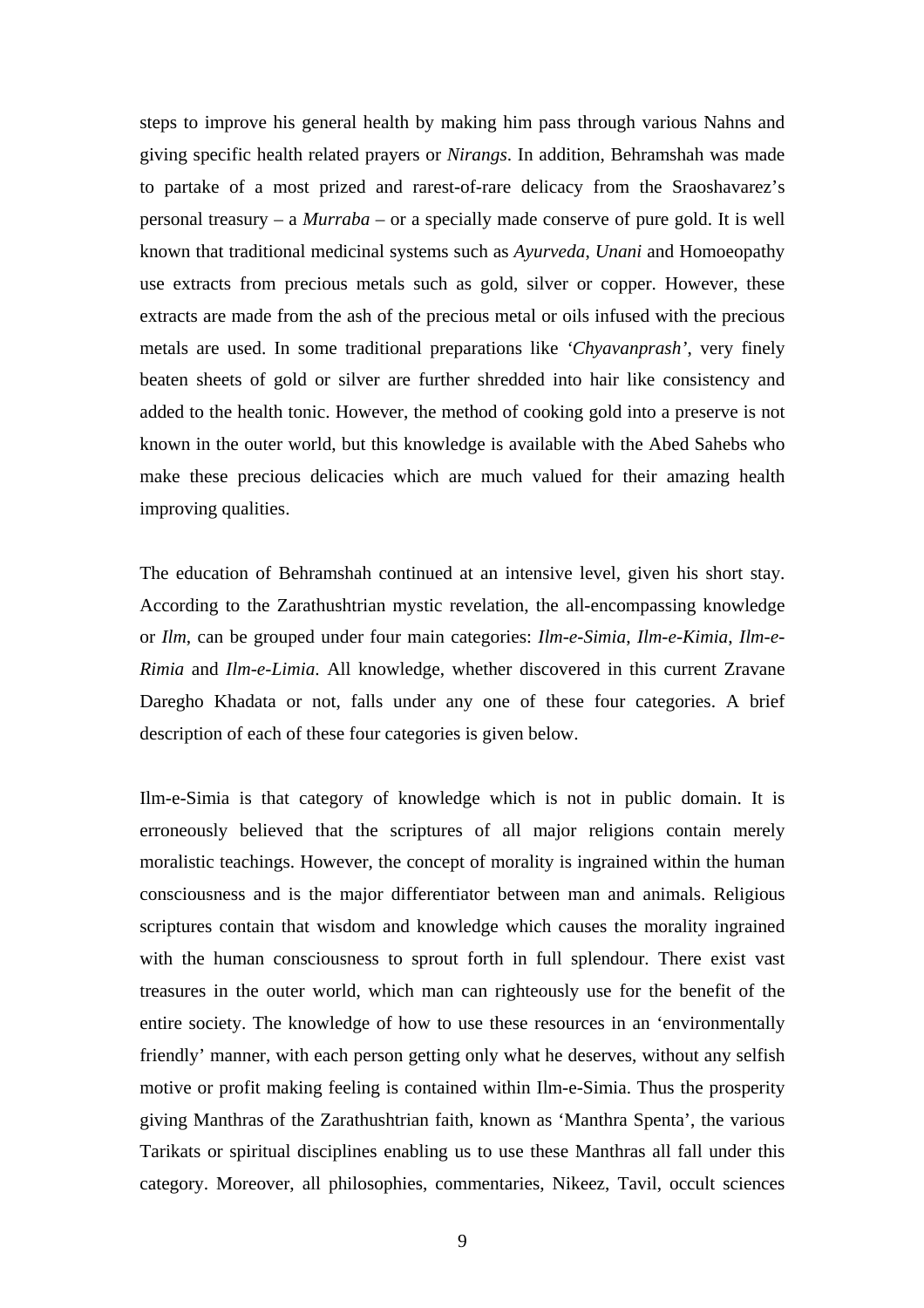and other exegetical discourses which enable man to find the right path fall in this category. Even the knowledge of Khshnoom, revealed by our Master is part of this Ilm. In short, this category contains the extra-ordinary knowledge, which can be used only by extra-ordinary individuals, in extra-ordinary times.

The second category, known as Ilm-e-Kimia, encompasses all branches of Chemistry and Pharmacy. The various streams of medical science are included in this category. In short, we may say that any knowledge which aims to make the physical life of man better, without causing harm to some other creation is encompassed in Il-e-Kimia.

Ilm-e-Limia is the third category and encompasses all knowledge relating to engineering. This relates not only to human engineering knowledge, but also the divine engineering we see all around, which lets birds construct complicated nests, animals construct their dwellings, the marvel of engineering which is the human body – the precise structure of the skeletal system, the wonder of the spine protecting the ultra delicate nervous system running through it, the cranial arrangement protecting the brain and many more which still fascinate modern man. The difference between human and divine engineering is that one creates waste and inefficiency in the environment, whereas the other makes optimal use of resources without degrading any other creation.

The fourth category, known as Ilm-e-Rimia, includes all knowledge which allows one to make copies of original creations. For example, the science of synthesising natural perfumes such as rose or musk from a combination of chemical compounds, or duplicating the properties of a natural growing substance in a laboratory, creating pharmaceutical drugs which mimic the effect of natural herbs or even making synthetic diamonds and pearls. Thus the knowledge of going down to the level of the basic elements of any matter and then reorganising the same for a purpose would constitute this category.

It is important to distinguish Ilm-e-Simia from the three others. The scope and extent of Ilm-e-Simia is immense since its includes all the divine sciences. The other three categories put together would still constitute not even 12% of Ilm-e-Simia. It was our Master's great destiny to learn, in the short span of three and a half years a great deal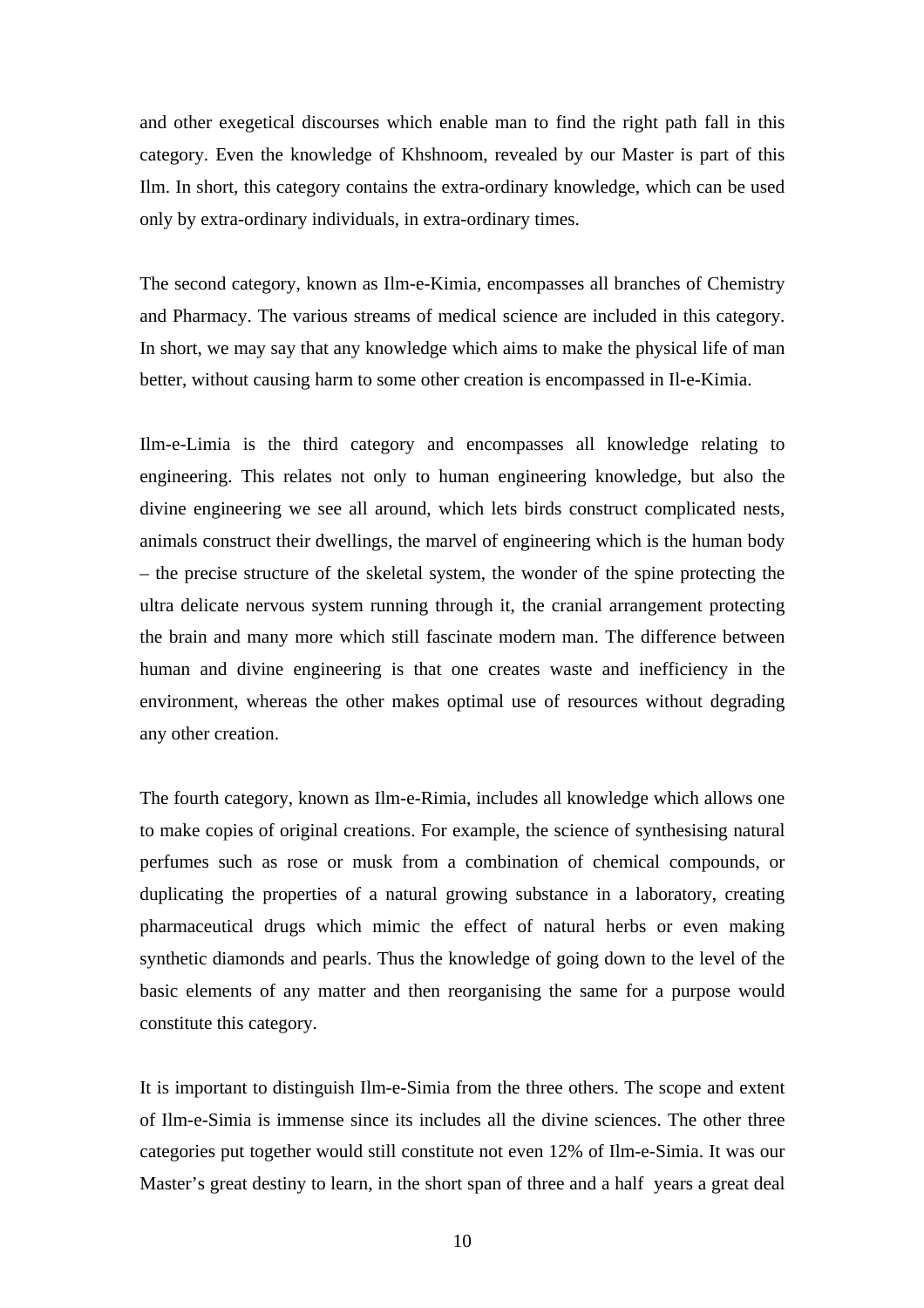of these sciences, particularly many branches of Ilm-e-Simia. The brilliance he displayed in his public life was a result of this intensive training. Even before his public appearance, Behramshah became well known in Surat for his knowledge of astrology (*Ilm-e-Najum*), which was a unique amalgam of western (*Sayana*) system as well the Indian system (*Nirayana*). He was a master at unravelling any horoscope and an expert in using both the western Ephemeris as well as traditional Indian charts. A particular case has been noted by Jehangir Chiniwalla in his history of Khshnoom series in the Parsi Avaz, which was recounted to him by his mother. The husband of a very close friend of his mother fell seriously ill with the doctors giving him a few hours to live. They immediately took the horoscope of the sick man to show the Master. Behramshah reassured them that the person had many more years to live. Indeed, the person recovered and lived for several more years. After his death, the horoscope was again shown to the Master. After glancing at it, Behramshah disclosed that this person is already dead and passed away on such and such date and time!

The Master was given the knowledge of constructing very detailed and intricate calculations of the phases of planets governing his life. He maintained these charts with utmost care and took great pains to avoid stepping out of his house on certain days or meeting with people on other days. Yet, as was forecast to him by the Abed Sahebs, he lost these invaluable calculations due to the reckless behaviour of a relative, and had to put up with much trouble and hardship in his later years because of this absence.

In addition to this, Behramshah was a master of the very esoteric discipline called *Ilm-e-Rammal* – or divination using dice of a particular type and then interpreting the numbers 'thrown' by the dice. Perhaps the Master's most useful tool in his public life was the knowledge of *Ilm-e-Kyafa*, or face reading. By merely glancing at a person's face and observing his ears, ears, mouth, neck, nose and other facial characteristics, the Master could immediately glean the most intimate details of the person's character, learning, faith, his ability to imbibe spiritual knowledge and bent of mind. On several occasions, the Master would tell his closes disciples that having this knowledge was also a burden, since he could immediately make out a person's character, but for several past obligations, he would have to bear the burden of the person's foolishness with a smiling face.